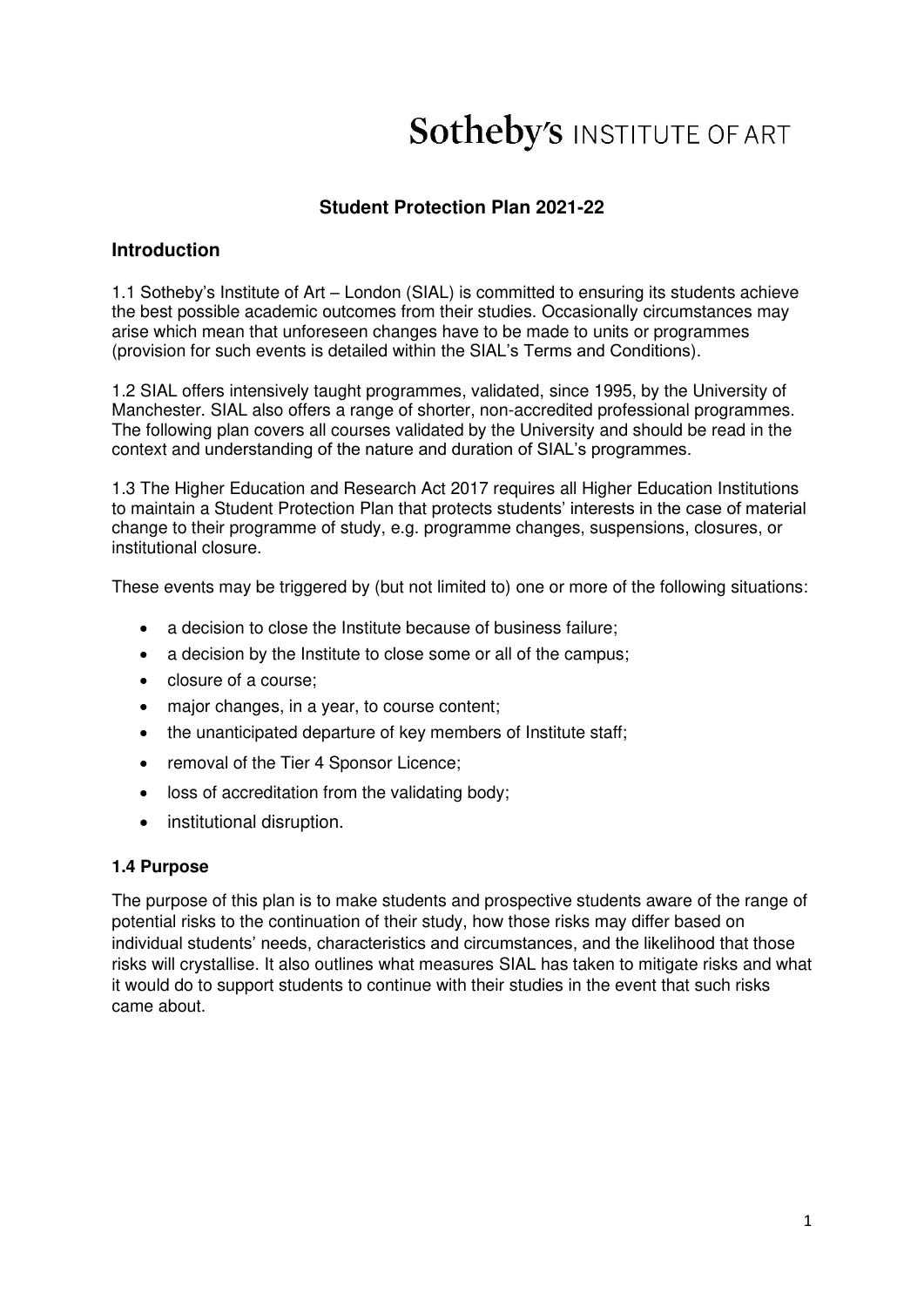## **2. Measures to Inform and Protect Students**

2.1 Students should make themselves familiar with the SIAL Terms and Conditions. The Institute is committed to communicating any material changes in circumstances to students as early as practicable, with clear information and alternatives.

2.2 Based on its assessment of potential risks, SIAL will take all reasonable steps to minimise any resulting disruption to services and to students affected by changes by, for example:

- offering affected students the chance to move to another course
- delivering a modified version of the same course
- delivering the same course in a different location
- providing assistance to affected students to switch to a different provider
- making provision for possible refunds or compensation, where applicable. For further information please see the Institute's Refunds and Compensation Policy: [https://www.sothebysinstitute.com/wp-content/uploads/2022/02/SIAL-Refunds-and-](https://www.sothebysinstitute.com/wp-content/uploads/2022/02/SIAL-Refunds-and-Compensation-Policy-2021-22.pdf)[Compensation-Policy-2021-22.pdf](https://www.sothebysinstitute.com/wp-content/uploads/2022/02/SIAL-Refunds-and-Compensation-Policy-2021-22.pdf)

2.3 SIAL is committed to supporting students to make informed decisions about what their best options are in the event of material changes to their academic situation. It will use all resources available to it to ensure students have all necessary information to evaluate any changes in a timely manner for them to make the most informed decisions possible.

2.4 This plan will be reviewed and updated on a yearly basis, or in the event that there is an increased likelihood of one or more of the risks occurring, subject to Office for Students approval

#### **3. Significant Material Change**

#### **Institutional closure**

3.1 The possibility of the institutional failure of SIAL on business grounds will be monitored through a risk management process in accordance with requirements of the Office for Students, and any instance of this will be managed in accordance with SIAL policies and procedures. The risk that SIAL as a whole should be unable to operate in the current circumstances has been assed as low to moderate. SIAL has a regulated process for monitoring and auditing its operations which confirm that it is a going concern, and it has the financial support of its parent company, Cambridge Information Group to guarantee its continued operations.

3.2 If the Institute were to find itself in a position where it has no option other than to close, it would consider measures such as those below to protect student experience:

- in the first instance, closing in a phased manner, over a period of time (up to two years) that would allow all current enrolled students to complete their studies at SIAL. This would cover any students with referrals/deferrals and any who had interrupted their studies.
- In a situation where this were not possible, the Institute would support students to transfer to appropriate/equivalent programmes provided by other providers and (where appropriate financially) by compensating students if, because of disruption to their studies, they suffered demonstrable, material financial loss.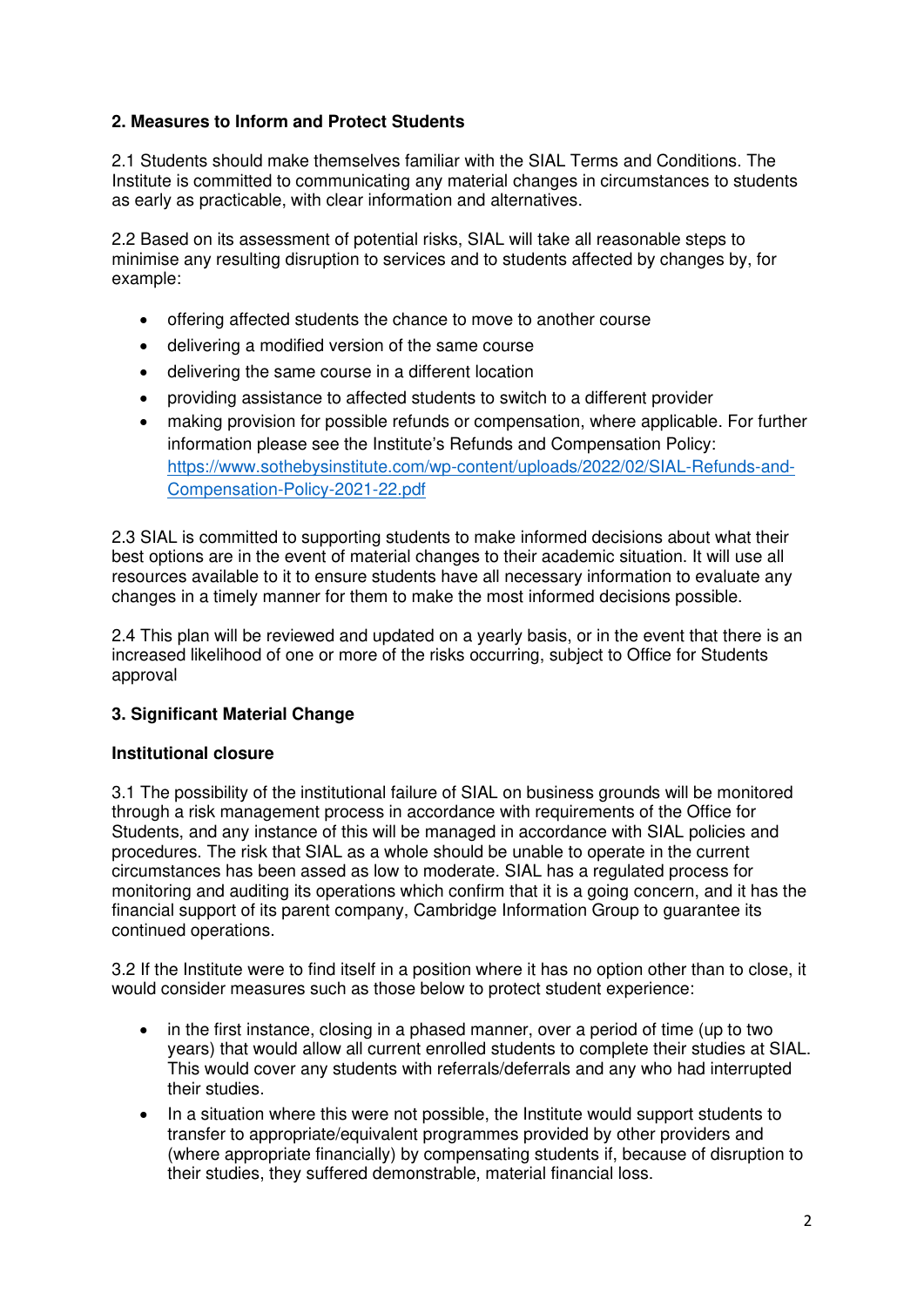• explore the possibility of merging with another provider in order to maintain all or part of the current provision.

## **The closure of part or all of the campus**

3.3 The risk of SIAL having to close all or parts of its Bedford Square campus due to issues with the structure and fabric of the building, has also been assed as low. This is because, with the campus consisting of Grade One listed buildings, SIAL and the leaseholder are required to have increased levels of structural scrutiny and safety measures in place. SIAL regularly collaborates with the managing company of the estate, Bedford Estates, to ensure that the buildings are maintained to a high standard. The continuation of temporary closures of the building due to the pandemic has been assessed as high. In the event that part or all of the campus were rendered unusable for activities involving students, SIAL would usually consider remedies such as:

- Delivering some or all parts of programmes through alternative means, such as online / distance learning.
- relocating provision to an alternative location, which may include hiring spaces for programme delivery (where possible utilising external locations currently used by SIAL within the Bloomsbury area)
- rescheduling the timetabled hours to allow all of the scheduled teaching to take part in the available facilities. This may include student contact sessions being held outside usual planned hours. Were such an approach to be taken, appropriate consultation would be conducted with students and stakeholders who may be affected.
- In the event that any student were unable to move their studies to an alternative location, or engage with alternative modes of study for credible and demonstrable reasons, SIAL would consider, where appropriate, possible refunds if students had to change providers, or compensating students if, because of disruption to their studies, they suffered demonstrable, material financial loss.

3.4 In the event of the Institute having to close significant parts of the campus it is possible that it would adopt a strategy of employing a combination of the methods outlined above.

## **Closure of course**

3.5 SIAL has procedures in place in the event of it making the decision to close a course. At the current time it has no plans to permanently close any courses due to low recruitment; therefore the risk has been assed as low, however temporary suspension of some short courses is highly likely. All students are made aware through Terms and Conditions that programmes and courses that do not recruit sufficient students, may be cancelled for that intake. Where this is likely to have a material impact on the students, the effects would be mitigated by the following:

- Any decision to close a course would be made with enough notice to ensure timely communication with all current students to provide assurance that they will not be adversely affected by this decision, and provide assurance that they will be able to complete their studies at SIAL.
- Additionally, where possible, provision would be made to allow for students to complete their studies where 'mitigating circumstances' have been presented or an interruption of studies has been requested.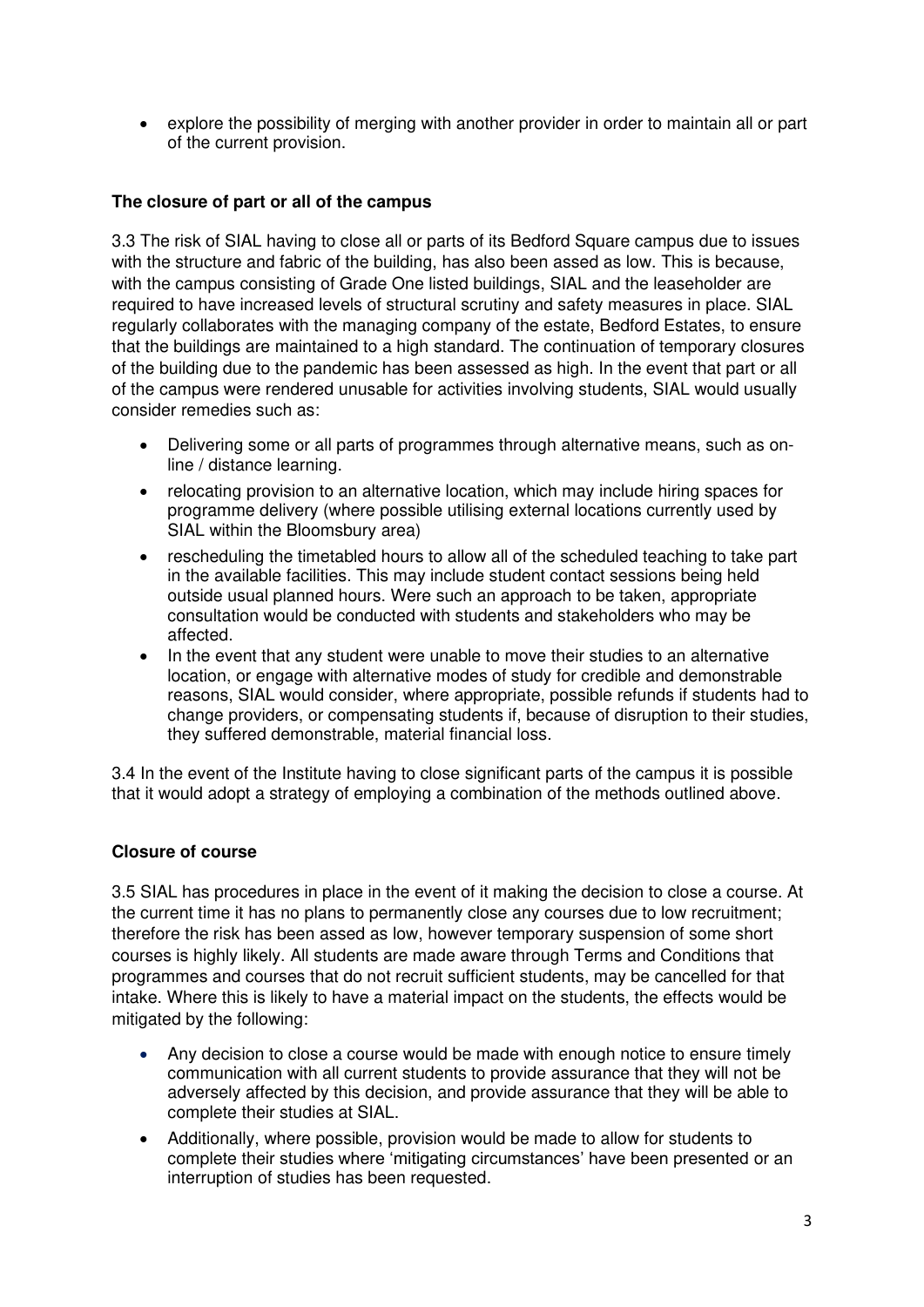• Possible future applicants would be notified, allowing time for them to successfully apply for an alternative programme of study.

### **Major changes, in year, to course content**

3.6 SIAL consistently aims to deliver programmes in accordance with the descriptions used in its published prospectus for the academic year of a student's study. However, in the event of major in-year changes to course content the Institute would ensure the following:

- any changes would be restricted to the minimum necessary to achieve the required quality of student experience
- affected students would be notified and consulted in a timely and appropriate manner of any proposed changes
- SIAL would work with students to ensure that any revised offer is still acceptable
- where necessary, the Institute would allow students the opportunity to withdraw from the programme
- if required, students will be offered every reasonable support to transfer to another programme, or provider
- In the event that any student found the revised offer unacceptable or was not able to move their studies to an alternative location, or engage with alternative modes of study for credible and demonstrable reasons, SIAL would consider, where appropriate, possible refunds if students had to change providers or compensating students if, because of disruption to their studies, they suffer demonstrable, material financial loss.

#### **Unanticipated loss of key staff**

3.7 SIAL recognises that its programmes are of a highly specialised nature. As such, there is a risk of no longer being able to deliver material components of programmes because of the unanticipated loss of key staff. However, this risk has been assessed as low. This is because SIAL has consistently been able to replace staff, even at short notice, reflecting London's acknowledged position as a global centre of art world expertise. Within that, SIAL has an extensive network of art world and academic connections which are key to SIAL's educational offering and would assist in staff replacement. Recent experiences in digital and online delivery mean that in the short term this need not be confined to London-based staff. In the event of key members of staff leaving SIAL unexpectedly, where possible it would:

- seek to fill gaps in staffing as quickly as possible, by moving other current members of staff with appropriate skills and experience, into any vacant post(s)
- draw on its extensive network of visiting lecturers and art world connections to continue lectures and recruit new staff with appropriate skills and knowledge as quickly as possible, to minimise any disruption to students.

#### **Suspension or revocation of Tier 4 Sponsor Licence**

3.8 SIAL assesses the risk of losing its Tier 4 Sponsorship status as low. Key staff work with new applicants and with key contacts from the Home Office to ensure that the Institute and its students are fully compliant with all the regulations and requirements of the Tier 4 visa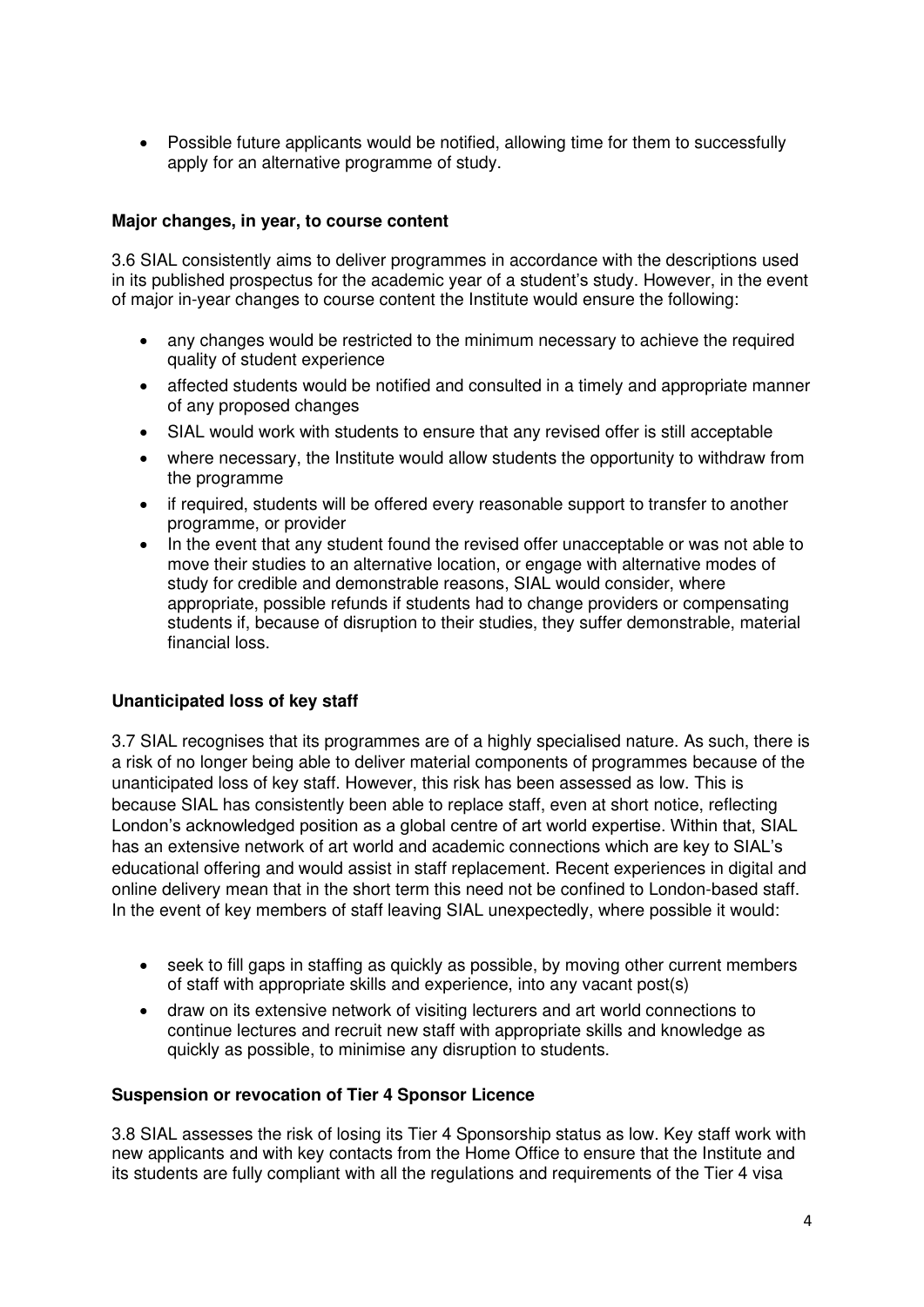system. In the event of the suspension or revocation of SIAL's Tier 4 Sponsor status, it would take all reasonable steps to minimise the resultant disruption to those services and to affected students by, for example, the following:

- working with UKVI to allow enrolled students to complete their year of study/programme
- allow students already in receipt of a visa based upon an allocated CAS from the Institute to enrol and commence their studies
- offer students who have not commenced their travel to the Institute the opportunity to postpone their application pending the resolution of the suspension
- In the event of a revocation of its Tier 4 Sponsor status, the Institute would provide all reasonable assistance to affected students to switch to an alternative sponsor and may follow steps laid out in 3.1

## **Loss of accreditation with the validating body**

3.9 SIAL has had a validating relationship with the University of Manchester since 1995. The risk of any sudden loss of validation from the University of Manchester having effect on current students is assessed as low. This is due to the commitment from the University in its validation agreement with SIAL that in the event of a sudden withdrawal of validation, all enrolled students would be able to complete their programme/course of studies and receive the requisite award and/or credits. The validation agreement with the University is renewed on a five yearly basis, however, the likelihood of this agreement not being renewed has also been assessed as low, based on the strength of the close working relationship between the two institutions built up over nearly 25 years. In the event of losing some or all of its validation through the University of Manchester, SIAL would consider measures to protect student experience, such as those listed below:

- ensuring that any decision to end validation enables all currently enrolled students to complete their studies as provided for in the terms of the existing validation agreement
- offering affected students the chance to move to another course within the Institute
- explore the possibility of finding a new validation partner
- providing assistance to any affected students to switch to a different provider who holds the relevant accreditation and (where appropriate financially) by compensating students if, because of disruption to their studies, they suffer demonstrable, material financial loss

#### **Disruption of institutional activity**

3.10 The fact that SIAL's campus is in the heart of a major capital city, where external or internal events could result in term-time programme disruption is a distinct possibility. SIAL will normally consider whether it is practicable to make changes to programme delivery, rather than closing or suspending an affected programme. Such events could include:

- industrial action
- external environmental incidents
- large scale public health incidents.